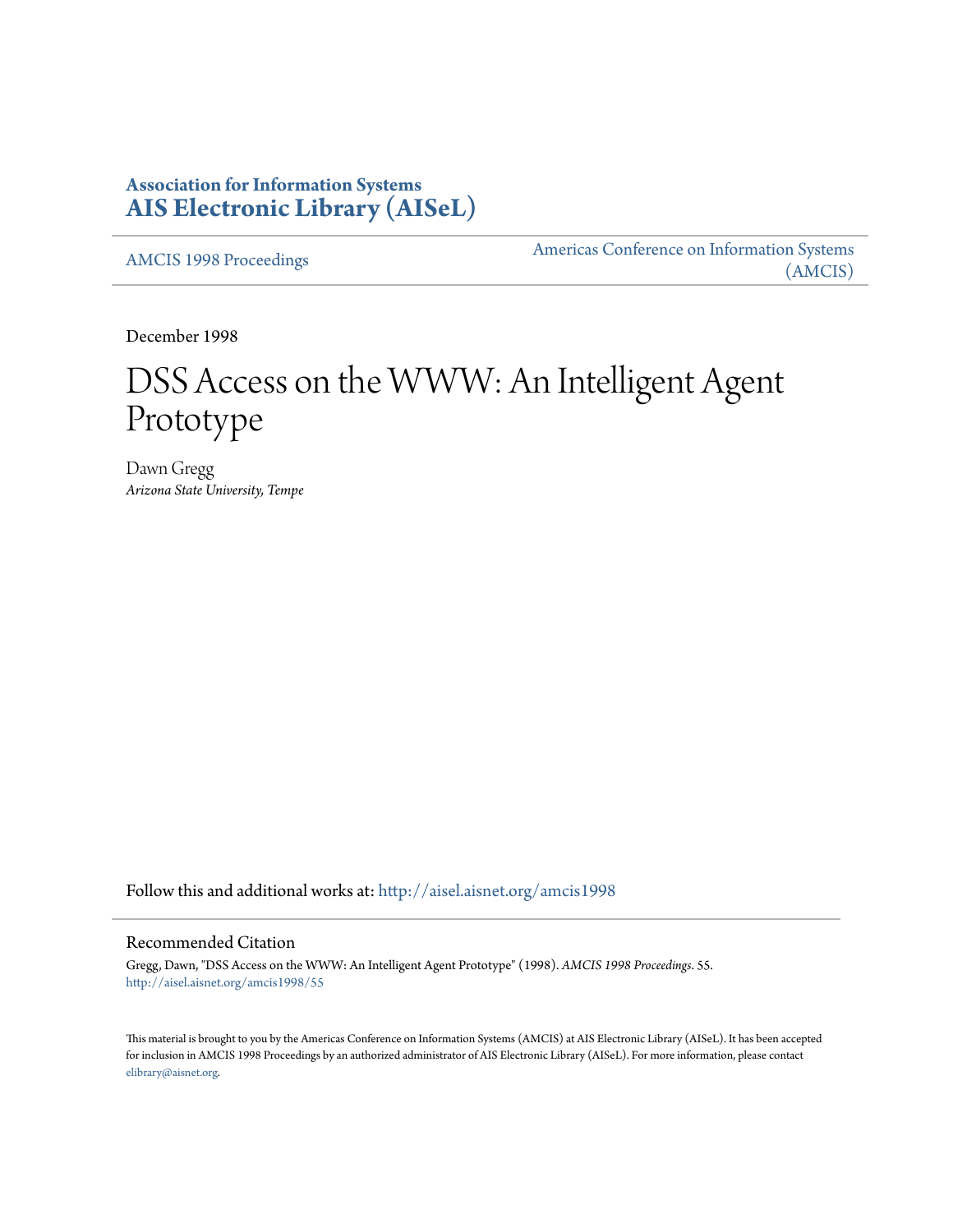## **DSS Access on the WWW: An Intelligent Agent Prototype**

**Dawn G. Gregg** School of Accountancy and Information Systems College of Business Arizona State University, Tempe

#### **Abstract**

*This paper describes a prototype DSS Discovery Agent, an intelligent agent designed to facilitate access to DSS deployed using an Open DSS protocol. The agent utilizes a set of specialized HTML metainformation headers to determine whether a given Web site contains a Decision Support System (DSS) and whether that DSS meets user defined requirements.*

#### **Introduction and Background**

Today, technologies like the World Wide Web WWW and corporate Intranets have made it possible for people to share vast and varied information with other individuals both within their organization and in the world at large. At present the Internet provides access to thousands of gigabytes each of software, books and papers, raw scientific data, menus, meeting minutes, advertisements, video and audio recordings, and more. Increasingly, competitive firms are tapping this information source to meet their decision support needs. However, coordinating and effectively using all of this information is a monumental task, that can take time, cost money and lead to information overload.

Intelligent search engines currently are being used to automatically classify and index the collections of data. But, these search engines cannot classify resources on the Internet that are not text based. This leaves decision-makers without adequate mechanisms for discovering a wide range of resources that are potentially useful to business people. These resources include graphical information, software, intelligent agents, and decision support systems.

One method that has been proposed for improving discovery of non-text resources is Web page labeling. This technique uses labels or metainformation to identify the content and quality of non-text information. These labels must be developed to provide the information necessary for specific domains. One such specialized labeling scheme has been developed for decision support systems (DSS). In 1995, Goul et al. proposed a protocol suite that utilizes a set of specialized headers to provide basic information about a DSS to automated intelligent search agents. The metainformation headers are used to specify any information necessary to evaluate a DSS.

The purpose of this paper is to present a prototype intelligent agent that allows automated discovery of DSS that are distributed using the Open DSS protocol. The *DSS Discovery Agent* is an artificial intelligence based expert system. It traverses links to a specifiable depth beginning at a URL passed as an argument. The intelligent agent identifies DSS and performs keyword filtering to determine if the DSS meets a set of end-user criteria.

#### **The Open DSS Protocol**

The Open DSS Protocol approach for DSS deployment allows DSS to be distributed on individual web pages, consistent with the way other types of data are currently being offered. It is a general protocol that provides facilitated access to DSS using existing Internet application layer protocols. It consists of two layers, the Metainformation Layer and the Transaction Layer. The advantage of an open protocol is that the automated intelligent search agents, like the *DSS Discovery Agent*, have the capability of finding any DSS compliant with the protocol.

The *DSS Discovery Agent* retrieves the information contained in the Metainformation Layer of the protocol to determine if the DSS meets the user-specified requirements. This layer utilizes a set of specialized headers to provide basic information about the DSS to the automated intelligent search agents. The header information is in a consistent format so that the automated *DSS Discovery Agents* can filter the Web pages correctly.

The basic information necessary for DSS metainformation includes the content type (DSS), a list of keywords, and a description of the DSS. The metainformation layer also contains parameters related to DSS functionality. These parameters were selected based model management research. The goal of much of this research has been to develop techniques to select or construct appropriate models to be run so as to provide the appropriate answer. To date there has been no universally agreed upon method for representing and specifying DSS models. However, at a minimum, a DSS representation scheme should include descriptions of the stimuli (inputs) and responses (outputs), state (data structures), and procedures (control structures). The Open-DSS protocol metainformation currently includes functional parameters related to the problem domain of the DSS, the solution options, the inputs, the outputs and assumptions made.

The Open-DSS protocol also includes metainformation information on the resources required to execute the DSS. These include information on the hardware requirements (e.g., computing platform), software requirements (e.g., operating system or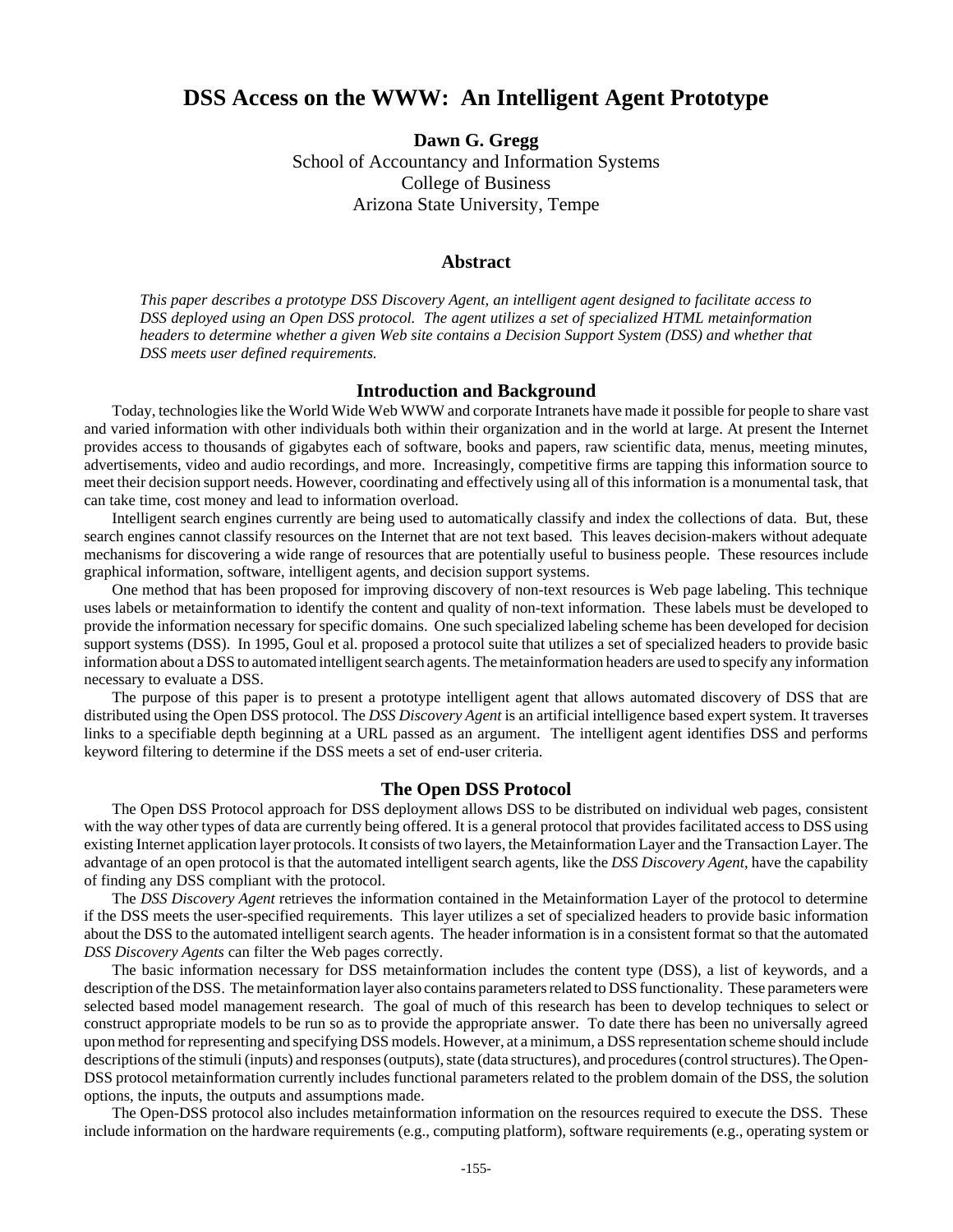application needs), and any specific user skills required to use the DSS. Finally, the metainformation contains all other information necessary to purchase and download the DSS. This includes information on the DSS cost, its references, related DSS, and vendor information [14].

The Open-DSS protocol discussed in this section provides one mechanism for deploying DSS on the WWW. However, the protocols and standards discussed here will be required to evolve to respond to the ever-changing WWW environment and to meet the changing needs of its users. Additional information on the Open DSS Protocol is available at: *http://www.public.asu.edu/~dgregg/dss\_protocol.*

### **How the System Works**

The *DSS Discovery Agent* application provides the basic functionality necessary to locate pages created in compliance with the Open DSS protocol. The *DSS Discovery Agent* can connect to a specific web site and evaluate the site metainformation to determine if it contains a protocol compliant DSS. The goal of this application is to help the user find DSS that meet their individual needs, needs of their team and/or the needs of their organization either on the WWW or company Intranet.

An initial prototype of the *DSS Discovery Agent* has been completed and is currently being validated. It is available for testing at *http://www.public.asu.edu/~dgregg/dss\_protocol.* The agent is written in Java. It accessed via three main GUI controls. A **List** of Web site URLs to be searched, a **List** of DSS sites found, and a **TextArea** that displays connection and error messages. Users are allowed to select specific Web sites to be searched or may choose to conduct a search of sites indexed by the **Metacrawler** search agent. Once the starting location for the search has been selected, the user specifies the depth (number of links to be traversed) of the search and a "Searcher Agent" thread is begun.

The searcher agent evaluates the header information for each site it visits and determines if the site contains a protocol compliant DSS. If it does, the metainformation is downloaded and a DSS Specification object is created. This specification information is used to automatically evaluate the DSS based on a set of user defined keywords. Currently, the evaluation consists of counting the occurrence of each keyword in the specification, and then computing the sum. This sum is the overall score for the DSS and is displayed in the list of DSS sites found along with the DSS title. Users can select individual DSS from the list of DSS sites found and view the DSS specification or the individual counts for each of the keywords.

The searcher agent then parses the body of the html Web page to find links to other web pages. These links are used to develop a graph of additional web sites to be searched. The *DSS Discovery Agent* utilizes an iterative deepening search strategy. In this approach, links that are found are added to the front of the queue of nodes to be searched. To minimize loops and dead ends nodes are only added to the queue if they are different from the parent web page, the grandparent page and the other child pages already discovered. The maximum depth chosen by the user is used to limit the search to a maximum depth of the tree and this depth can be increased once the initial search is completed.

#### **Conclusions and Directions for Future Research**

This article discussed the design of a prototype intelligent agent that facilitates discovery of DSS that are distributed using the Open DSS protocol. It provides a first step in the development of systems to automatically process Web based information. Future versions of this system may have the intelligence necessary to select candidate DSS based on the metainformation and then rank the DSS based on how well they meet the users needs. In addition, future intelligent agents should be able to select a set of DSS that could be integrated to solve a larger problem. These intelligent search agents can be considered DSS themselves, because they will aid end-users in the overall decision making process.

This system provides a mechanism to improve information discovery on the Web. However, for the Internet to become an effective information resource for business, more methods for "automatically understanding" all types of Web information must be created. With modest effort, the *DSS Discovery Agent* discussed in this paper could be tailored to digest information in many different formats, and offer custom knowledge discovery services on the Internet. We intend to continue development of this agent and other agents like it. We would appreciate any comments or insights you have: please forward them to dawn.gregg@asu.edu. Your comments and insights will be used to guide us as we work to refine implementation details for both the *Open-DSS Protocol* and the *DSS Discovery Agent*.

#### *References*

- Acerman, Billsus, Gaffney, Hettich, Khoo, Kim, Klefstad, Lowe, Ludeman, Muramatsu, Omori, Pazzani, Semler, Starr and Yap, "Learning Probabilistic User Profiles: Applications for Finding Interesting Web Sites, Notifying Users of Relevant Changes to Web Pages, and Locating Grant Opportunities," *AI Magazine*, v18 n2, Summer 1997, p 47-56.
- *Decision Support Systems,* Special Issue on Model Management Systems, Blanning, R. W., Hosapple, C. W., and Whinston, A. B. (Eds.), 9, 1, (January 1993).
- Genesereth, M.R., N.P. Singh, and M.A. Syed, A Distributed and Anonymous Knowledge Sharing Approach to Software Interoperation. Stanford University, November 15, 1994.
- Goul, M.; Philippakis, A., Kiang, M.; Fernandes, D.; and Otondo, R. "Requirements for the design of a protocol suite to automate DSS deployment on the World Wide Web: A client/server approach," Decision *Support Systems*, 19, 3, (March 1997), 151- 170.